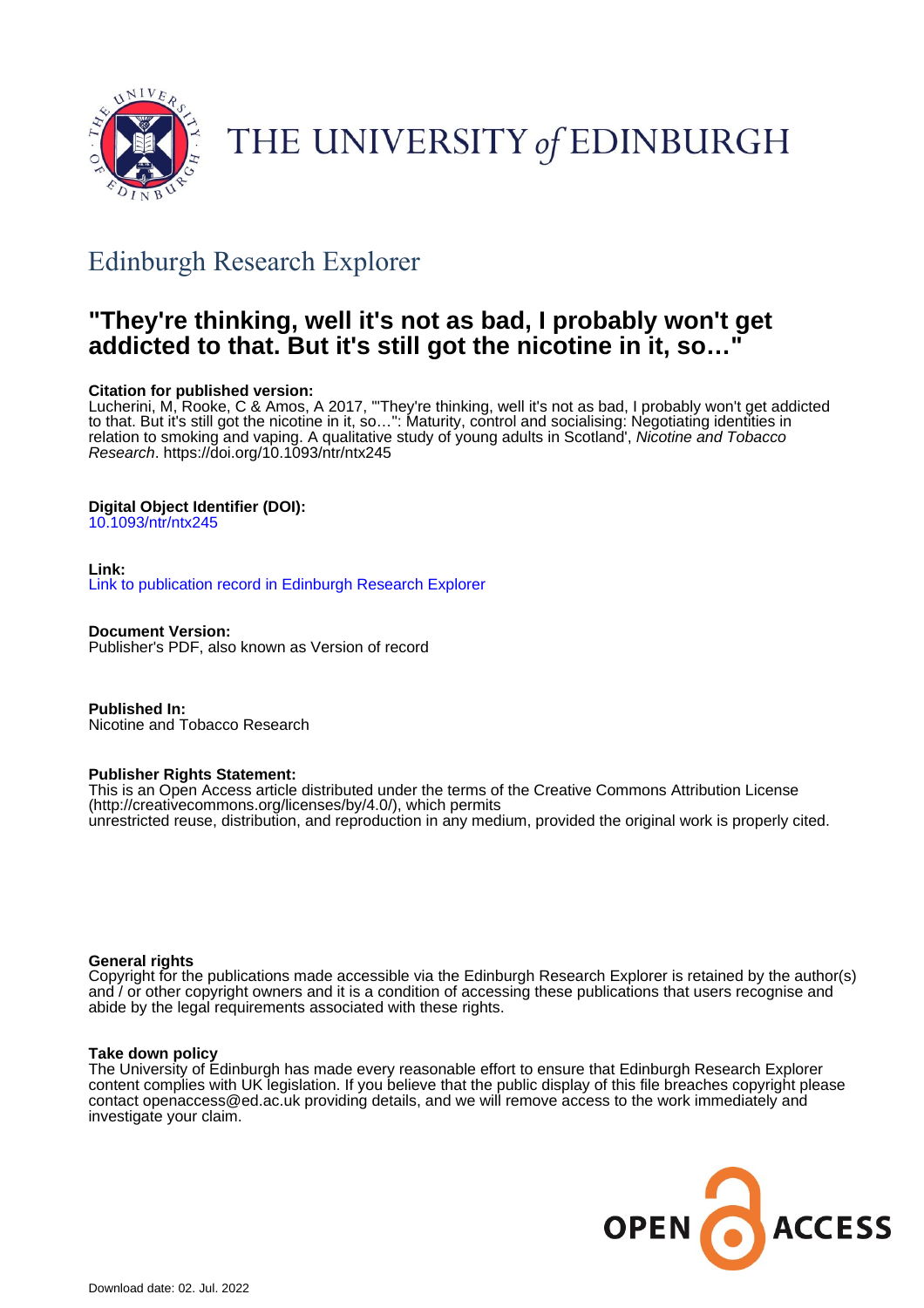

### Original investigation

## **"They're thinking, well it's not as bad, I probably won't get addicted to that. But it's still got the nicotine in it, so…": Maturity, Control, and Socializing: Negotiating Identities in Relation to Smoking and Vaping—A Qualitative Study of Young Adults in Scotland**

### **Mark Lucherini PhD[1](#page-1-0) , Catriona Rooke Ph[D2](#page-1-1) , Amanda Amos Ph[D3](#page-1-2)**

<span id="page-1-1"></span><span id="page-1-0"></span>1 Research Fellow, UKCTAS, Usher Institute of Population Health Sciences and Informatics, University of Edinburgh, Medical School, Teviot Place, Edinburgh, United Kingdom; 2 Visiting Fellow, UKCTAS, Usher Institute of Population Health Sciences and Informatics, University of Edinburgh, Medical School, Teviot Place, Edinburgh, United Kingdom; 3 Professor of Health Promotion, UKCTAS, Usher Institute of Population Health Sciences and Informatics, University of Edinburgh, Medical School, Teviot Place, Edinburgh, United Kingdom

<span id="page-1-2"></span>Corresponding Author: Mark Lucherini, PhD, Research Fellow, UKCTAS, Usher Institute of Population Health Sciences and Informatics, University of Edinburgh, Medical School, Teviot Place, Edinburgh, EH8 9AG, United Kingdom. E-mail: [m.lucherini@ed.ac.uk](mailto:m.lucherini@ed.ac.uk?subject=)

#### **Abstract**

**Objective:** To explore the understandings of and engagement with e-cigarettes, of young adults from disadvantaged backgrounds, and how these may have an impact on existing smoking identities.

**Methods:** Twenty-two small group and 11 individual qualitative interviews were conducted in Central Scotland with 72 16–24 year olds between September 2015 and April 2016. Participants were mostly smokers and ex-smokers from socioeconomically disadvantaged backgrounds.

**Results:** Although most participants had tried e-cigarettes, they generally held ambivalent views about e-cigarettes and vaping. Two overarching themes were identified which helped in understanding this. Firstly, e-cigarettes were understood by the participants in relation to their existing smoking identities. Vaping was viewed as less controllable and more addictive than smoking, which did not fit with their self-identity as controlled smokers. Secondly, they felt that vaping could not replace the social and cultural importance that smoking had in their lives.

**Conclusion:** This study suggests that though young adults from disadvantaged areas are trying e-cigarettes for various reasons, vaping is rarely sustained. Through their own experiences of vaping and their observations of others vaping, the participants perceive the behavior as endangering an existing acceptable and controlled smoking identity. Additionally, e-cigarettes were considered to be a jarring presence in existing social situations where smoking was valued. This study, therefore, provides insights into how young adults may be rationalizing their continued smoking in the face of potentially less harmful alternatives.

© The Author 2017. Published by Oxford University Press on behalf of the Society for Research on Nicotine and Tobacco. **1**

This is an Open Access article distributed under the terms of the Creative Commons Attribution License (http://creativecommons.org/licenses/by/4.0/), which permits unrestricted reuse, distribution, and reproduction in any medium, provided the original work is properly cited.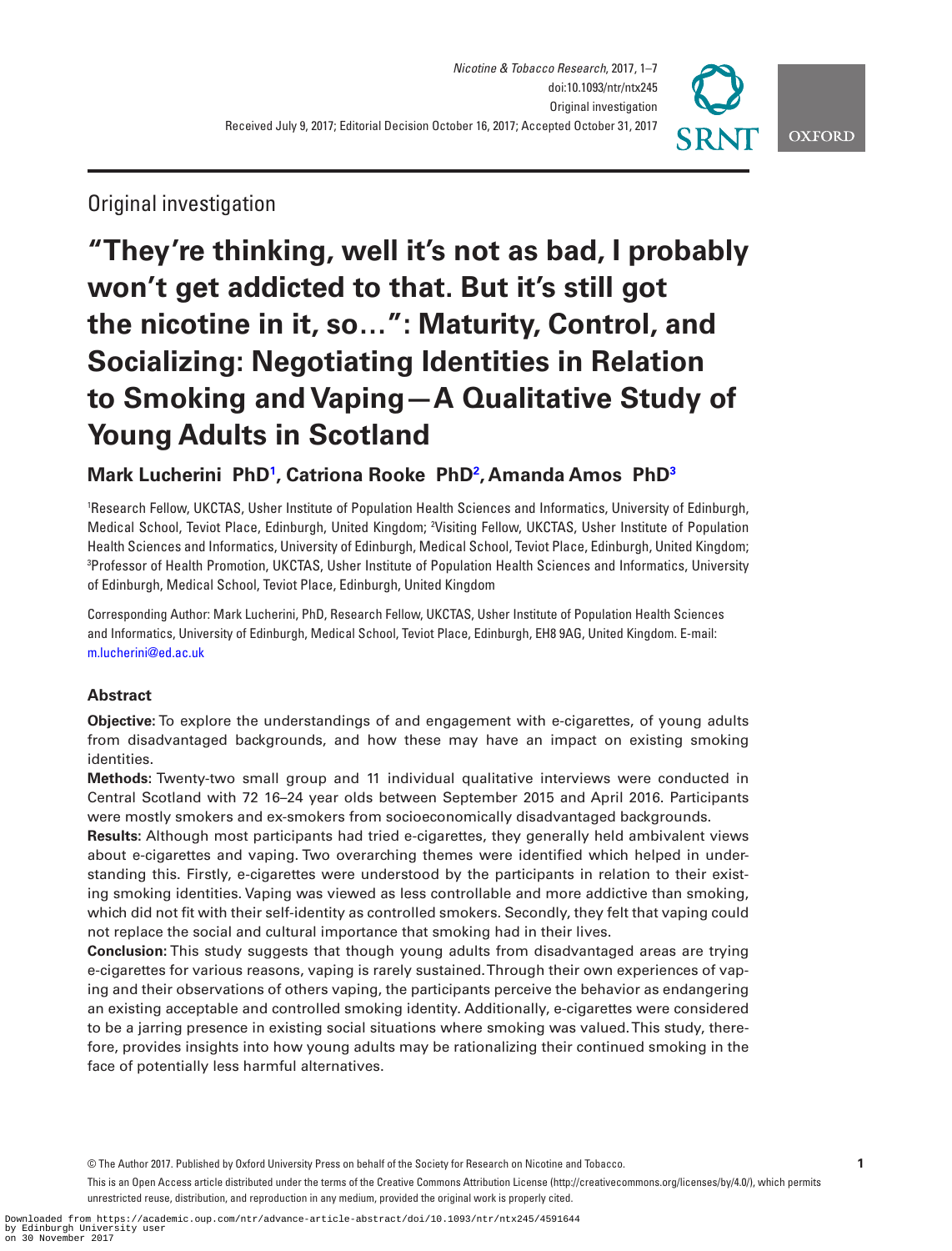**Implications:** As new and novel nicotine delivery devices, and due to their similarity to smoking, e-cigarettes have the potential to help smokers in their quit attempts. However, the findings from this study raise questions about whether e-cigarettes are regarded as having this potential by young adult smokers from disadvantaged socioeconomic environments where smoking is more commonplace and acceptable.

#### **Introduction**

In recent years, there have been significant declines in youth smok-ing prevalence in many high-income countries;<sup>[1](#page-6-0)</sup> however, there has been relatively little decline in smoking among British young adults  $(16-24 \text{ year olds}).^{2,3}$  $(16-24 \text{ year olds}).^{2,3}$  $(16-24 \text{ year olds}).^{2,3}$  $(16-24 \text{ year olds}).^{2,3}$  $(16-24 \text{ year olds}).^{2,3}$  Young adulthood can be a time of freedom to explore different identities and behaviors before the greater stability of roles and responsibilities in later adult life.<sup>[4,](#page-6-3)[5](#page-6-4)</sup> Young adults often move in and out of smoking,<sup>6</sup> and health behaviors can be abandoned or consolidated during this life stage.[7](#page-6-6) Several qualitative studies have found that identity construction and social factors are important in understanding young adults' smoking, 8-11 especially as this is a time of social and occupational transition.<sup>12</sup> Young adult smokers often associate smoking with socializing and drinking alcohol, as they typically have fewer responsibilities than older adults and spend more time socializing with friends in bars, clubs, and at parties.[12](#page-6-8)[,13](#page-6-9)

These qualitative studies were undertaken before the emergence of e-cigarettes. Recent qualitative studies have focused on how these devices may be affecting smoking behaviors and identities among young adults,<sup>14–18</sup> but little consideration has been given to how this intersects with circumstances of disadvantage. Recent data from England indicates that though rates of trying e-cigarettes are similar across age groups, 16–24 years olds have the lowest use of nicotine replacement therapies (NRTs).<sup>19</sup> This suggests that there is less interest in quitting smoking among this age group, which is consistent with findings from Scottish national surveys $20$  and qualitative evidence.<sup>21</sup> However, it also shows that young adults are trying e-cigarettes as much as older age groups who have more interest in quitting. Using e-cigarettes is an increasingly popular method to help in quitting smoking in England,<sup>[19,](#page-6-11)[22](#page-6-14)</sup> but recent research suggests that e-cigarettes are being used by young adults for reasons other than cessation. These reasons include circumventing smoking bans,<sup>[23,](#page-7-0)[24](#page-7-1)</sup> as fashion accessories, $25$  attractive flavors, and perceptions of vaping as "cool.["15–18](#page-6-15)

Smoking is often clustered into "islands" of marginalized popula-tions where the behavior is considered almost inevitable.<sup>[26](#page-7-3)</sup> Indeed, in Scotland in 2015, adults living in the most deprived areas had over three times the smoking prevalence of those living in the most affluent areas (35% vs. 11%).<sup>20</sup> With the relatively high prevalence of smoking in deprived areas and public health campaigns promoting smoking cessation and protecting others from second-hand smoke, smoking has become associated with class-based stigma.<sup>[27](#page-7-4)</sup> This stigma can be internalized by disadvantaged young smokers who are aware of how their smoking and class status interplay when they are perceived and/or judged by others.<sup>28,[29](#page-7-6)</sup> This leads some smokers to rationalize their smoking: for example emphasizing their "responsible" approach to smoking, such as keeping the behavior out of the sight of young children.<sup>26</sup> This paper, therefore, considers how e-cigarettes are affecting the smoking identities of young adults, especially among those from disadvantaged socioeconomic backgrounds, who are more likely to be smokers.

Although the debate around e-cigarettes and their potential for smoking cessation is ongoing, in the United Kingdom a consensus seems to be emerging that e-cigarettes could provide a safer alternative to smoking[.30,](#page-7-7)[31](#page-7-8) Current policy and practice directions in the United Kingdom are leaning towards "e-cigarette friendly" stopsmoking services and the devices are seen as important to harm reduction strategies.[32–34](#page-7-9) Opinions diverge in the United States, however, with the US Surgeon General's recent report recommending that young adults be discouraged from any type of nicotine use.<sup>35</sup> Recent qualitative research with British smokers reflects the uncertainty of policy-makers and practitioners about e-cigarettes' potential role in quitting smoking. Concerns include replacing a smoking addiction with a vaping addiction<sup>36</sup> or reverting to cigarettes because of the similarities between smoking and vaping.[21](#page-6-13) This paper builds on these recent qualitative studies by exploring the perceptions of smoking and vaping among disadvantaged young adults.

#### **Methods**

Twenty-two friendship group interviews and 11 individual interviews were conducted with 72 young adults aged 16–25 years. Friendship groups, where participants are asked to invite one or two friends to take part in the interview, have proven effective in previous studies as they can create a more naturalistic setting for young participants when talking about tobacco issues; for example, challenging and/or supporting each other's accounts.<sup>37</sup> Most participants chose to be interviewed in friendship pairs ( $n = 16$ ), triads ( $n = 33$ ), or groups of four  $(n = 12)$ . Eleven participants chose to be interviewed alone. Participants were purposively selected to represent a range of ages, employment status (students, un/employed, in training), and gender. Smokers and ex-smokers were included in order to explore how e-cigarettes were being considered in relation to cigarettes. Ethical approval was obtained from the Ethics Committee at the School for Health in Social Science at the University of Edinburgh.

Participants were not questioned directly about their socioeconomic status in order to avoid offense or embarrassment, over the disclosure of such information, which could have interrupted establishing rapport between the researcher and participant. However, to ensure that the sample came from predominantly disadvantaged backgrounds, participants were recruited mostly from community organizations in Central Scotland, which assist disadvantaged young people through skills and employability training. Interviews were arranged with the help of gatekeepers at these organizations. To obtain a spread of participants including those in work and education, other organizations including workplaces and educational institutions were contacted. Adverts were also placed on the skills exchange website Gumtree to increase recruitment of college students and those in employment. Potential participants who contacted the author conducting the fieldwork [ML] were not invited to take part, if they indicated that they came from more affluent backgrounds, identified, for example, by type of employment or educational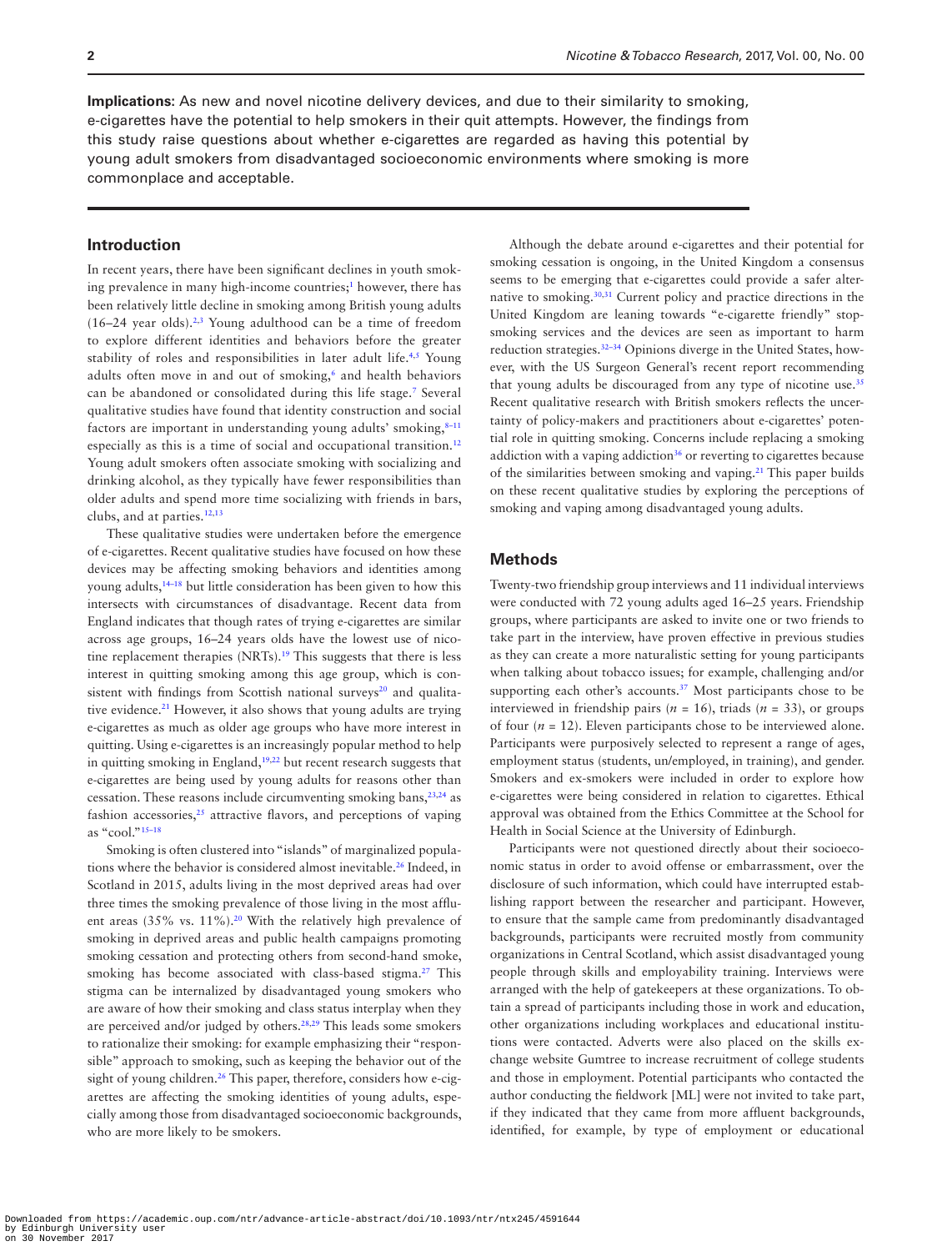institution. Although these markers are not always indicators of disadvantage, this screening of participant details ensured that those from more affluent backgrounds were not recruited. Recruitment material explained that the study was exploring young adults' views about e-cigarettes, and participants were offered a £15 gift voucher. Potential participants were provided with information and consent materials and offered the opportunity to ask questions; consent forms were signed. Interviews took place mostly in community venues between September 2015 and April 2016.

The semistructured topic guide was used flexibly and explored what participants thought of e-cigarettes in relation to smoking. Interviews began with general questions about the participants' lives and experiences of smoking and vaping. Further questions covered where and who the participants had seen vaping and/or whether and where they themselves had vaped. Questions about what participants had seen, in terms of advertising and marketing, were also covered. Accompanying the questions, the interviewer used props of four different types of e-cigarette, representing a range of disposable "cigalikes," re-usable cigalikes (both resembling conventional cigarettes); vaporizers, which resemble marker pens; and small-box shaped devices which can be personalized and modified (commonly referred to as "box mods" by participants), to stimulate discussion. Participants used multiple terms for e-cigarettes interchangeably. In the quotes employed in this paper, "e-cigarette" generally referred to cigalikes, whereas "vaporizer" and "box mods" referred to their aforementioned descriptions. Pictures of e-cigarette advertisements and of e-cigarettes being vaped in various places were also shown to participants. These were originally included to help trigger thoughts and discussion, but this proved not to be their actual function in the interviews as most participants had seen similar devices and scenarios in their everyday life. However, the props and pictures did facilitate more natural interactions, as participants relaxed into informal conversational exchange when handling devices and leafing through pictures.

The interviews were recorded, transcribed to verbatim, and imported into Nvivo V.10 to facilitate analysis. Three rounds of coding were undertaken primarily by ML but informed at crucial junctures by all authors. Initially, and informed by a grounded theory approach,<sup>38</sup> an open coding of the data was conducted, to identify recurring themes across the interviews. A sample of transcripts was similarly independently coded by another author [AA], and there was broad agreement on the identified codes. Secondly, thematic coding[39](#page-7-14) was employed, informed by existing literature about young adults and smoking identities. At regular meetings, the authors discussed and refined the identified codes. The thematic coding allowed the initial open-codes to be grouped into clearer overarching codes. Thirdly, focused coding<sup>38</sup> enabled a nuanced identification of codes pertaining to the overarching themes. The initial coding was undertaken as data were being collected and data saturation was reached, when no new themes were identified from the initial open coding of later interviews. All participants have pseudonyms, with their smoking status, vaping status, and age given in brackets.

#### **Results**

#### **Participants**

Nearly half (31) of the participants were not in education, employment, or training (NEET) [\(Table 1\)](#page-3-0). Those in employment were primarily employed in secretarial, retail, or service jobs and those in education attended colleges or further education institutions, as

#### <span id="page-3-0"></span>**Table 1.** Participants' Employment Characteristics

|                     | <b>NEET</b> | Education/<br>training | Working/<br>volunteering | Total |
|---------------------|-------------|------------------------|--------------------------|-------|
| Female              | 19          | 11                     | 9                        | 39    |
| Male                | 12          |                        | 13                       | 33    |
| Average age (years) | 19          | 19.6                   | 21                       | 19.6  |
| Total               | 31          | 19                     | 22                       | 72    |

opposed to the major universities of central Scotland. Participants' smoking and vaping status were assessed through the interview transcripts [\(Table 2\)](#page-4-0). Those categorized as "ex" indicated that they previously engaged in the behavior regularly but no longer did, whereas those categorized as "ever" indicated having tried the behavior but had never become regular users. The unclear smoking and/or vaping status of some participants is due to the interviewer having limited control over who participants invited to take part and some friendship group participants being less forthcoming about their experiences than others.

Smoking was an almost ubiquitous behavior in the lives of all participants. Some of the smokers noted very young ages at which they began (8 or 9 years old) and others noted being introduced to cigarettes by parents, grandparents, other family members, and peers. This paper considers the accounts of smoking and nonsmoking participants together as the few nonsmoking participants described their difficulties in refraining from smoking in the face of smoking family and friends, and reflected on the ubiquity of smoking in their everyday environment. As such, there was little difference between the opinions of the smokers and nonsmokers towards smoking and vaping. The following two main result sections present two of the overarching themes identified in the first and second stage of the coding process: the participants' situating of their smoking identity in the light of e-cigarettes' emergence and their appreciation of the social value of smoking compared to vaping. Each of these themes is unpacked by subthemes, identified in the third stage of focused coding.

#### Situating smoking identity in relation to e-cigarettes **Between maturity and immaturity**

Although smokers recognized the potential of e-cigarettes compared to existing NRT methods for quitting, many situated themselves in a transitional phase between adolescence and adulthood, where they felt that e-cigarettes were not for them. Rather they were regarded as being for older people (over 24 years) who wanted to quit, and younger people (under 16 years) prompted into trying e-cigarettes by flavors, marketing, and peer pressure. An exchange between Malcolm and Laura (both smokers, ever vaped, 17 years) demonstrated this attitude:

Malcolm: Maybe, like, older people that smoke. They probably have more patience to smoke one of them [an e-cigarette]. But I dinnae [do not] think younger people … very many of them [will use e-cigarettes].

Laura: You get all the wee [young people] jumping about, reckon they're cool, they're an ex-smoker and all that.

Malcolm: Like, young ones running about playing with them.

Other participants felt vaping to be initiating a new addiction and some, like Heather (smoker, ever vaped, 21 years), expressed a sense of maturity having already experienced becoming addicted to smoking: "I don't think kids realise the effect. They must think: well it's not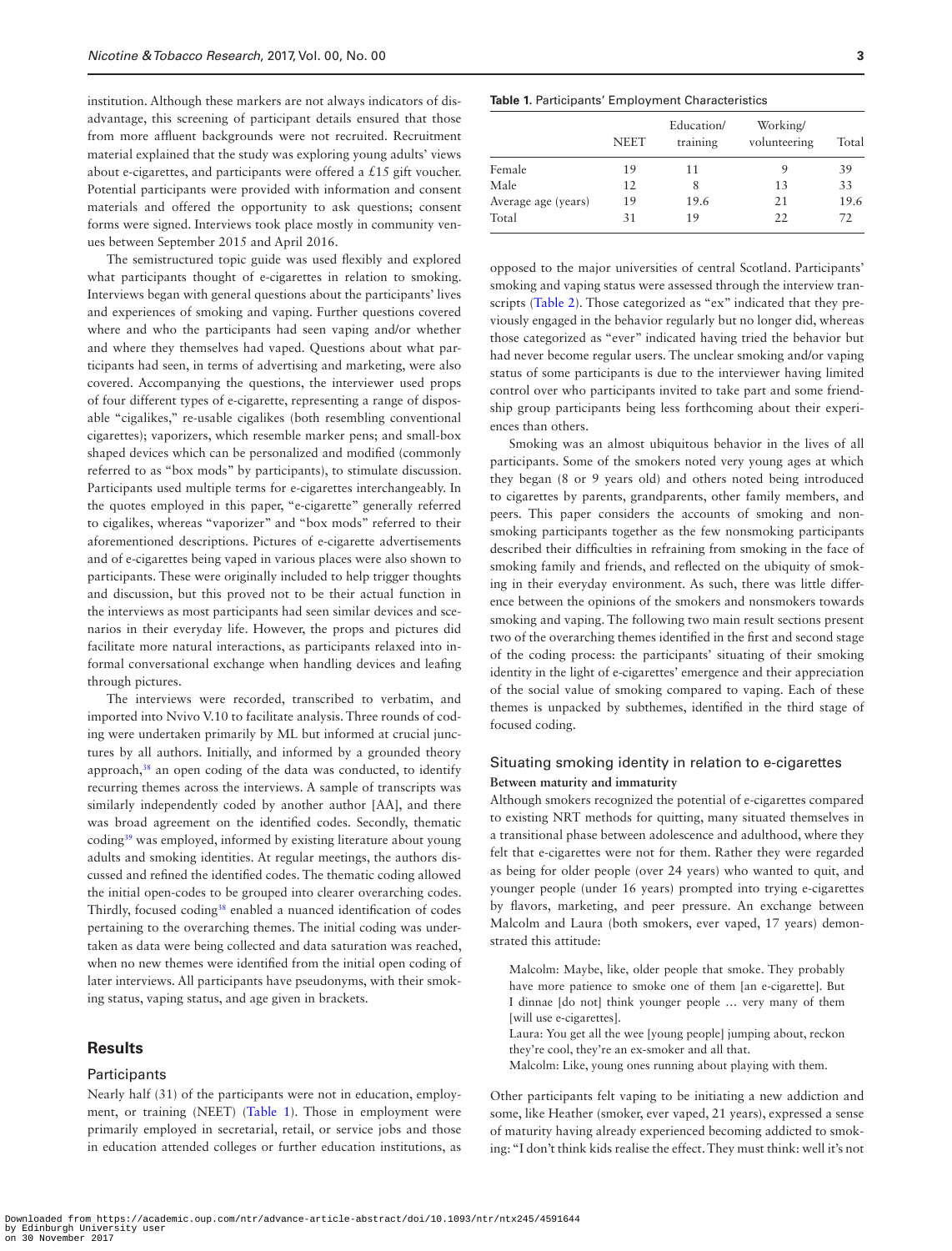|                        | Smoker | Ex-regular smoker | Ever smoked | Never smoked | Undetermined |
|------------------------|--------|-------------------|-------------|--------------|--------------|
| Number of participants | 44     |                   |             |              |              |
|                        | Vaper  | Ex-regular vaper  | Ever vaped  | Never vaped  | Undetermined |
| Number of participants |        |                   | 41          | 10           |              |

#### <span id="page-4-0"></span>**Table 2.** Participants' Smoking and Vaping Characteristics

a real cigarette, so it's not that bad … I probably won't get addicted to that. But it's still got the nicotine in it, so..." Most participants continued to smoke, however, and Andrew (smoker, ever vaped, 21 years), using a common slang Scottish term for a cigarette—a fag—demonstrated how, despite this sense of maturity, many participants felt that they were not ready to adopt an even more responsible and mature approach by quitting smoking altogether:

A lot of people when they get to a certain age are more scared; they want to look after their body … I don't know if it's just a thing with me or young people …some people are just arrogant. … But, truly the only people that I've heard that have benefitted from these [e-cigarettes] are people that are smoking, like, 60/70 fags a day.

#### **Rationalizing smoking in the face of vaping**

Smokers often rationalized their smoking identities in the interviews. Alice (smoker, ever vaped, 17 years), for example, felt that she had control over how many cigarettes she consumed and, thereby, resisted an identity of being "addicted": "I'm not addicted to cigarettes. I can smoke for, say, like a year, like consistently, every day, have a fag ... I don't get addicted." Although smoking was considered controllable, vaping was less so, as Kevin (smoker, vaper, 21 years) and William (smoker, vaper, 25 years) discussed:

Kevin: Like you're constantly doing it [vaping] because you can smoke it indoors.

William: And there isn't an ending point, the only ending point is when the liquid runs out.

Kevin: Just keep puffing it …

William: It's not like, that's ... five minutes and put it down ... it still goes if it's got a charge … I was hazed [affected by vaping] in work all the time which would never happen with a cigarette … I think that's why I've kinda fallen back into smoking a bit more now cause I did have like a situation where I was like I've totally just [vaping too much].

Feeling in control of their smoking led participants to present their smoking as acceptable and not that "bad," especially when other aspects of their health were positive, as Adam (smoker, vaper, 18 years) explained, "I think moderation is a good way to say how I smoke. Like I don't power through my fags or anything I will be conservative … I think if you smoke in moderation and keep somewhat fit you shouldn't do too bad." In contrast to this view on smoking, many participants had observed apparently constant use of e-cigarettes amongst others. For example, Ruth (smoker, ever vaped, 23 years) said:

A lot of people I've seen using these just sort of seem to have them hanging out their mouth the whole time … It's so easy to pick these up … you don't even need to go outside … I think I'd probably be … smoking more than I usually do but just through not noticing, not actively trying to smoke more.

Interestingly, Ruth did not differentiate "smoking" and "vaping" in the above quote. This was similar for many of the participants and demonstrates their attitude towards vaping as doing little to change existing smoking behaviors and identities. However, a few participants had found controlling vaping to be straightforward. Although Ellen (smoker, ever vaped, 22 years) also saw a seemingly increased addiction in other e-cigarette users, she was bemused at this behavior as she was able to equate vaping duration with a cigarette: "You kinda reach a natural end of … 'right, I've been using this for four minutes, that's like a fag, I'm going to put this away now', so it was weird to see someone just sitting constantly [vaping]."

#### **Quitting smoking and quitting vaping**

Many participants felt that they would be able to quit smoking, given their "acceptable" level of smoking and relative young age. The ability to quit vaping was seen as less certain. Participants such as Jane (smoker, ever vaped, 19 years) were often puzzled as to why people appeared not to cut down vaping and try to stop altogether: "anybody that I've heard has stopped smoking with them they've been on them since they stopped smoking for like however many years, they've been on them since ... they've just constantly stuck to that." Likewise, David (smoker, ever vaped, 19 years) described losing his confidence to quit using an e-cigarette after observing the seeming failure to do so among friends:

I was going to try completely stop smoking normal cigarettes and then after a while come off the e-cigarette but I know plenty people that have been on the e-cigarette for over two years now, so they're just as addicted to that as they are normal cigarettes.

Contrary views to the addictiveness of vaping were present among a few participants. For example, Steven (ex-smoker, vaper, 20 years) described successfully transitioning from smoking to vaping using a box mod e-cigarette, and his ongoing process of lowering the nicotine content of his e-liquids to eventually reach zero nicotine and stop vaping. Steven was one of four participants to report having quit smoking with the use of an e-cigarette and, along with the other three, reported a specific personal motivation for quitting. For Steven, this was a sudden realization of a drop in fitness. For the others, it involved reaching a milestone age, impending parenthood, and a diagnosis with Type 1 diabetes. Three of these four participants used a box mod e-cigarette. However, few others noted having tried a box mod, and so their experiences of e-cigarettes mostly lay with cigalikes and vaporizers. The high up-front cost and what many perceived as extravagant features, compared to the more affordable and accessible e-cigarette models, were reasons given for avoiding box mods. Conversely, the few users of box mods referred positively to the long-term cost-effectiveness, sophisticated features, and personalization of the devices, and believed them to be the most effective for smoking cessation.

#### The social value of smoking **Alcohol and socializing**

Smoking while drinking alcohol was an almost unquestioned necessity among the participants, and quit attempts using e-cigarettes often collapsed when drinking: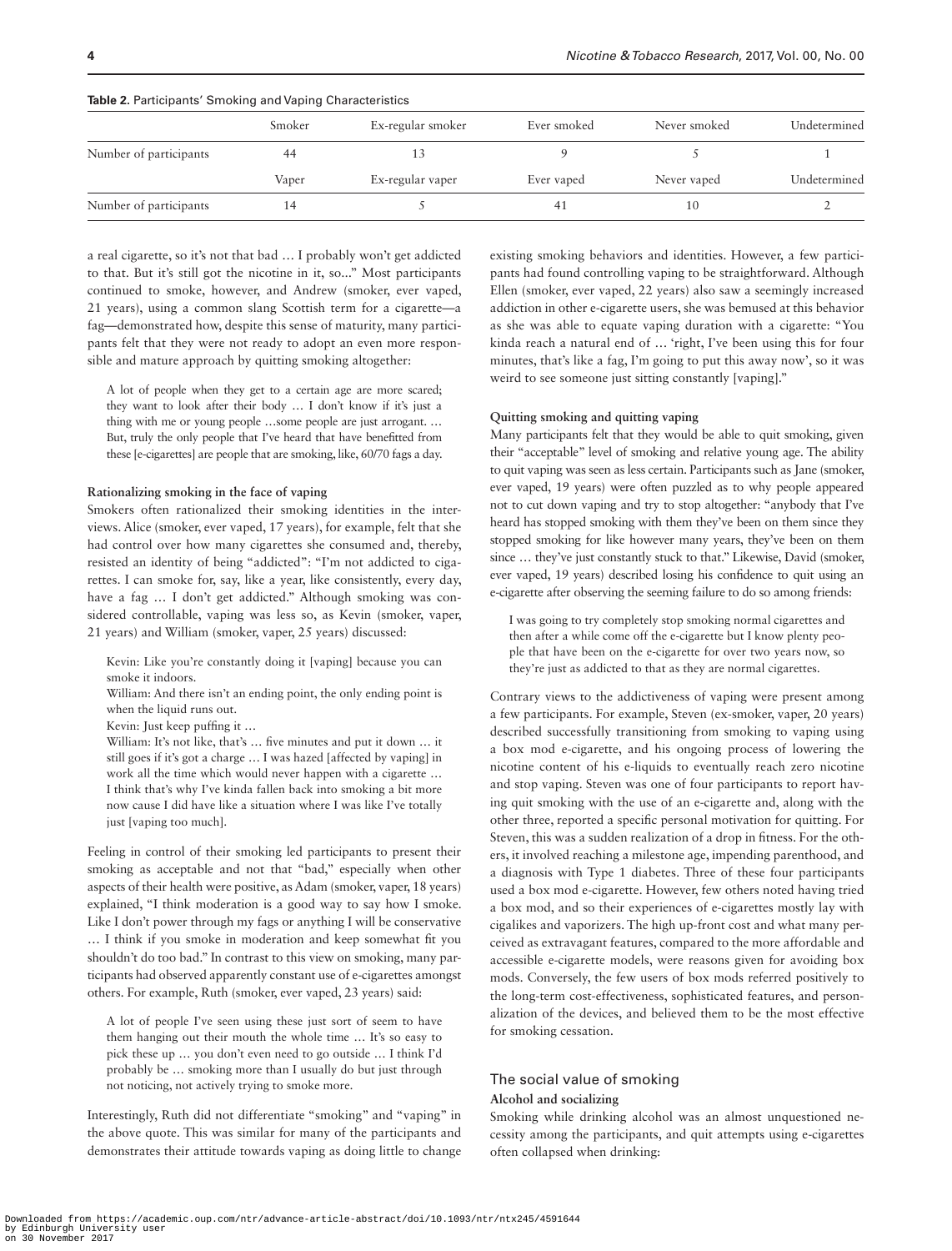Graham (smoker, ex-vaper, 19 years): I tried to stop [smoking] with a vapouriser but it only went so far … It doesn't work when you go out drinking.

Gregory (smoker, ex-vaper, 21 years): It really doesn't … Used a vapouriser to try and stop. It wasn't good enough. Like Graham said, when you're going out for a drink it just doesn't do it.

Participants also mentioned e-cigarettes being left behind when preparing for a night out or being neglected while out. Indeed, smoking was an important social interaction for participants and some lamented the more individualized behavior of using e-cigarettes:

Julia (smoker, ever vaped, 21 years): Well it was a big social thing, when you had a fag, and you went out for a drink and a quick fag. Kate (ex-smoker, ever vaped, 19 years): You'd be like, 'excuse me, have you got a light'? And now, it's like, you just keep [to] yourself, you don't see people speaking.

Interviewer: And do you think the e-cigarettes and the vapourisers have contributed to that?

Kate: Probably.

Julia: Aye.

Kate: It must've, 'cause you can't go to someone, 'can I charge one?'! … 'Have you got a spare battery'? You know what I mean, it's gone really weird.

Though sharing cigarettes and lighters could start conversations, sharing e-cigarettes was perceived to be a conversation ender. A few participants did note positive aspects of the individuality of e-cigarettes. For example, Daniel (ex-smoker, ever vaped, 19 years) felt that personalizing devices meant they were less likely to be shared and so it was easier to avoid social smoking cues as he maintained his attempt at quitting smoking. Some participants had integrated vaping more successfully into their lives. William and Kevin had become friends through a common enthusiasm for vaping. However, both still smoked and were not intending to quit in the near future. Several others mentioned the likelihood of "going back to fags," at times of drinking and stress, should they try to quit using e-cigarettes.

#### **Stress and smoking**

Just as cigarettes were synonymous with drinking alcohol, they were also often understood as important stress relievers for the participants. Many described the everyday stress of their lives, usually due to their precarious working and living circumstances. For instance, one group mentioned that just living in a deprived area made them want to smoke, whereas others noted that smoking, along with other substance use, was just part of what they encountered in their daily lives. Fred (smoker, vaper, 24 years) provided a specific insight into this stress when he talked about being nervous before a job interview: "so I'll have a fag, and stand outside for ten minutes … but I try and not use the e-cig 'cause it doesn't help with the nerves … A fag kind of helps you a wee [small] bit there." Fred did not like smoking before an interview, aware that the smell of smoke on his body and clothes served to stigmatize him to interviewers, however, he felt unable to escape this felt stigma, as for him there was no effective replacement for a cigarette.

Reinforcing the idea of smoking as more controllable than vaping, participants often explained their smoking in terms of taking a break to relieve stress. Smoking a cigarette was often described as merely something to do while having their break—as opposed to being driven by nicotine addiction. Jane (smoker, ever vaped, 19 years) and Karen (smoker, ever vaped, 20 years) worked in the same office. They described taking three or four smoking breaks a day. They compared their break schedule with the much more frequent vaping breaks of a colleague who they felt was more addicted to vaping than he had been to smoking, and so, to them, the frequency of his vaping breaks seemingly diminished their value. A 5-min break outside with a cigarette therefore retained value for Jane and Karen, as the prospect of switching to e-cigarettes meant that control over their addiction would be lost.

#### **Discussion**

A key finding of this study is that e-cigarettes and vaping did not fit into the lives of most of the participants as possible smoking cessation aids or as replacements for cigarettes and smoking. Smoking had come to be acceptable and manageable in many participants' lives and identities. E-cigarettes were perceived as endangering this, threatening to lull them into an identity of less control characterized by an even greater addiction than that of smoking. Participants, therefore, stressed their self-identity as "controlled smokers" rather than "out-of-control vapers." Avoiding e-cigarettes could be a marker of maturity among these participants, relative to the immaturity of younger people who they felt were unable to make informed decisions about potentially addictive behaviors. This finding is contrary to some other qualitative studies on young adults and e-cigarettes which find that the ability to perform "smoke tricks" and other markers of "vaping trendiness" were important factors for use[.17](#page-6-16) Nonetheless, the participants also distanced themselves from even more mature, older people, who might use e-cigarettes as cessation aids. This form of identity work builds on the findings of Thomson et al.<sup>26</sup> that in response to perceived moral imperatives to demonstrate some compliance with smoking disapproval, smokers attempt to craft identities as "responsible" or "considerate.["40](#page-7-15) The participants in this study stressed their continued smoking as a more responsible option than transitioning to vaping. This raises the possibility that negative attitudes towards e-cigarettes and vaping may be entrenching existing justifications for continued smoking among young adults from disadvantaged areas.

Nonetheless, e-cigarettes were used by some participants in attempts to quit smoking. These attempts were generally short-lived as e-cigarettes and vaping failed to adequately replace the important social aspects of smoking, which remained an important social "lubricant."<sup>[12](#page-6-8)</sup> In contrast, the use of e-cigarettes in social settings was perceived to impede social interaction. Stress was normal for these young adults, as they attempted to secure employment and establish more stable routines. As has been found in previous stud-ies of disadvantaged smokers,<sup>41,[42](#page-7-17)</sup> smoking was experienced and valued as a stress reliever. In contrast, participants found that vaping rarely offered an effective alternative. Other research has indicated that young adult smokers believed e-cigarettes to be effective replacements for cigarettes;<sup>[18](#page-6-17)</sup> however, the disadvantaged circumstances of the participants in this study, seemingly increased the "resilience" of smoking,<sup>43</sup> so that vaping was unsustainable. Some participants formed social practices around a shared enthusiasm for vaping. However, several of these participants were dual users of cigarettes and e-cigarettes, and recent research has suggested that dual use may be a lasting behavior in itself rather than a stage of quitting smoking.[44](#page-7-19) Type of e-cigarette may also have affected the participants' views. The more expensive and sophisticated box mods were financially inaccessible to many, but users did note their greater potential as smoking cessation aids. Future research should consider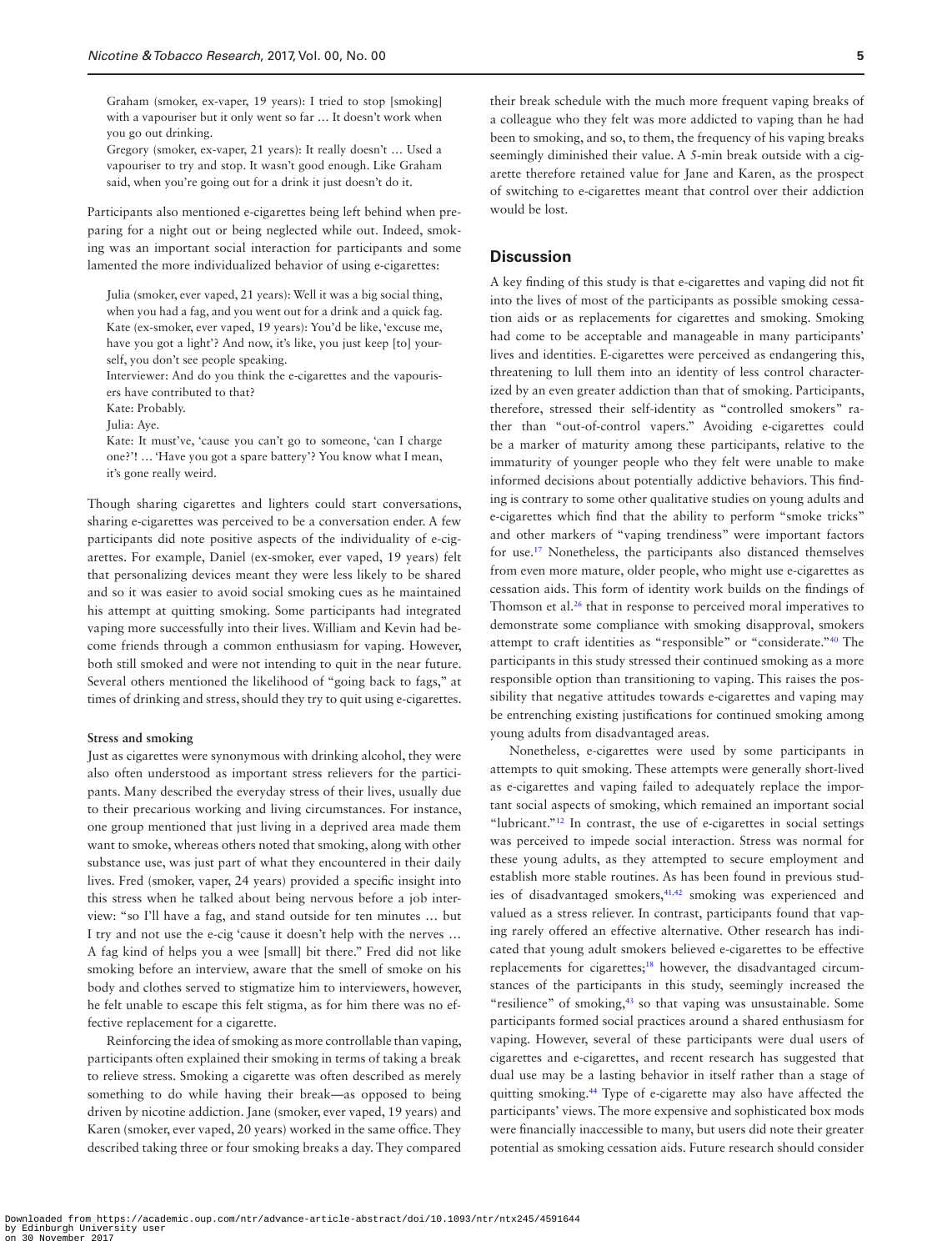examining the different models of e-cigarettes and their uses, independently, rather than treating e-cigarettes as homogenous devices[.45](#page-7-20)

The evidence base around e-cigarettes is constantly developing and so these findings are limited to a specific geographical context and the time when they were gathered and analyzed. These qualitative data from a small purposive sample cannot be used to generalize to the Scottish or UK population. Access to and attitudes towards e-cigarettes and uptake of vaping may differ by socioeconomic status and so have an impact on health inequalities.<sup>[46](#page-7-21),47</sup> The participants' attitude to e-cigarettes and vaping was influenced by their living in disadvantaged areas of Central Scotland, where smoking is more of a social norm. More research is needed to explore the variable meanings of e-cigarettes and vaping by socioeconomic status.

These findings are particularly pertinent to understand how e-cigarettes are being understood among a population with particular attitudes of disapproval towards smoking with simultaneously high rates of smoking. The fact that participants felt switching to e-cigarettes did little to alleviate an identity of being "addicted" confounds recent commentaries that e-cigarettes offer a route to denormalize smoking without stigmatization.[48](#page-7-23) Although there is yet no clear consensus on the health equity impact of e-cigarettes,<sup>46</sup> there remain fears that e-cigarettes will be less accessible to those on lower incomes and exacerbate existing health inequities related to smoking.[49](#page-7-24) Additionally, the fact that the participants' attitudes towards e-cigarettes were being informed by their perception of addiction is supported by evidence from another qualitative study<sup>15</sup> that finds young adults used their own embodied experiences of vaping to inform their opinions. Prevailing public health views that e-cigarettes are likely to be less harmful than combustible tobacco product[s26–28](#page-7-3) are, perhaps, not well disseminated among young adults and this lack of information may well be exacerbated by circumstances of disadvantage. Indeed, many of the participants noted limited access to technology and social media. The findings in this study highlight the importance of exploring the social context of disadvantaged young smokers, as the health inequity impact of e-cigarettes cannot be reduced to only matters of cost, pricing, and access. The participants' decisions to reject e-cigarettes were based on ideas of addiction, identity, and stigma, along with existing social relations in which cigarettes and smoking were necessary and irreplaceable. Therefore, e-cigarettes should not distract from continued efforts to tackle the underlying social and cultural reasons for smoking among disadvantaged young adults.

#### **Funding**

This work was supported by a Cancer Research UK (CRUK) Tobacco Advisory Grant (TAG) award. The reference for the award is C3721/A19466.

#### **Declaration of Interests**

*None declared.*

#### **Acknowledgements**

The authors would like to thank all of the participants who gave their time and thoughts to the research, and the gatekeepers who assisted with recruitment. AA and CR conceived the study. All authors contributed to the design of the methods and recruitment of participants. ML organized the fieldwork and carried out the friendship group interviews with support from AA and CR. All authors read the transcriptions and developed the analysis. ML drafted the manuscript with critical contributions from AA and CR in revised versions.

#### **References**

- <span id="page-6-0"></span>1. Scottish Schools Adolescent Lifestyle and Substance Use Survey (SALSUS). 2015. [http://www.gov.scot/Topics/Research/by-topic/health-community](http://www.gov.scot/Topics/Research/by-topic/health-community-care/social-research/SALSUS)[care/social-research/SALSUS.](http://www.gov.scot/Topics/Research/by-topic/health-community-care/social-research/SALSUS) Accessed November 4, 2016.
- <span id="page-6-1"></span>2. 2013 Opinions and Lifestyle Survey Office for National Statistics. 2015. [https://www.ons.gov.uk/peoplepopulationandcommunity/healthandso](https://www.ons.gov.uk/peoplepopulationandcommunity/healthandsocialcare/healthandlifeexpectancies/compendium/opinionsandlifestylesurvey/2015-03-19)[cialcare/healthandlifeexpectancies/compendium/opinionsandlifestylesur](https://www.ons.gov.uk/peoplepopulationandcommunity/healthandsocialcare/healthandlifeexpectancies/compendium/opinionsandlifestylesurvey/2015-03-19)[vey/2015-03-19](https://www.ons.gov.uk/peoplepopulationandcommunity/healthandsocialcare/healthandlifeexpectancies/compendium/opinionsandlifestylesurvey/2015-03-19). Accessed November 4, 2016.
- <span id="page-6-2"></span>3. 2014 Opinions and Lifestyle Survey Office for National Statistics. 2016. [https://www.ons.gov.uk/peoplepopulationandcommunity/healthandso](https://www.ons.gov.uk/peoplepopulationandcommunity/healthandsocialcare/healthandlifeexpectancies/bulletins/adultsmokinghabitsingreatbritain/2014)[cialcare/healthandlifeexpectancies/bulletins/adultsmokinghabitsingreat](https://www.ons.gov.uk/peoplepopulationandcommunity/healthandsocialcare/healthandlifeexpectancies/bulletins/adultsmokinghabitsingreatbritain/2014)[britain/2014](https://www.ons.gov.uk/peoplepopulationandcommunity/healthandsocialcare/healthandlifeexpectancies/bulletins/adultsmokinghabitsingreatbritain/2014). Accessed November 4, 2016.
- <span id="page-6-3"></span>4. Hammond D. Smoking behaviour among young adults: beyond youth prevention. *Tob Control*. 2005;14(3):181–185.
- <span id="page-6-4"></span>5. Arnett JJ. *Emerging Adulthood: The Winding Road from the Late Teens Through the Twenties*. New York: Oxford Scholarship Online; 2014
- <span id="page-6-5"></span>6. Amos A, Hastings G, Angus K, et al. *A Review of Young People and Smoking in England [Internet]*. Public Health Research Consortium; 2009. [http://phrc.lshtm.ac.uk/reports.html.](http://phrc.lshtm.ac.uk/reports.html) Accessed September 6, 2016.
- <span id="page-6-6"></span>7. Sweeting H, Jackson C, Haw S. Changes in the socio-demographic patterning of late adolescent health risk behaviours during the 1990s: analysis of two West of Scotland cohort studies. *BMC Public Health*. 2011;11:829.
- <span id="page-6-7"></span>8. Fry G, Grogan S, Gough B, Conner M. Smoking in the lived world: how young people make sense of the social role cigarettes play in their lives. *Br J Soc Psychol*. 2008;47(Pt 4):763–780.
- 9. Haines RJ, Poland BD, Johnson JL. Becoming a 'real' smoker: cultural capital in young women's accounts of smoking and other substance use. *Sociol Health Illn*. 2009;31(1):66–80.
- 10. Wakefield M, Flay B, Nichter M, Giovino G. Role of the media in influencing trajectories of youth smoking. *Addiction*. 2003;98(suppl 1):79–103.
- 11. Scheffels J. Stigma, or sort of cool. Young adults' accounts of smoking and identity. *Eur J Cult Stud*. 2009;12(4):469–486.
- <span id="page-6-8"></span>12. Wiltshire S, Amos A, Haw S, McNeill A. Image, context and transition: smoking in mid-to-late adolescence. *J Adolesc*. 2005;28(5):603–617.
- <span id="page-6-9"></span>13. Rooke C, Amos A, Highet G, Hargreaves K. Smoking spaces and practices in pubs, bars and clubs: young adults and the English smokefree legislation. *Health Place*. 2013;19(1):108–115.
- <span id="page-6-10"></span>14. Allem J-P, Forster M, Neiberger A, Unger JB. Characteristics of emerging adulthood and e-cigarette use: Findings from a pilot study. *Addict Behav*. 2015;50:40–44.
- <span id="page-6-15"></span>15. McDonald EA, Ling PM. One of several 'toys' for smoking: young adult experiences with electronic cigarettes in New York City. *Tob Control*. 2015;24(6):588–593.
- 16. Kong G, Morean ME, Cavallo DA, Camenga DR, Krishnan-Sarin S. Reasons for electronic cigarette experimentation and discontinuation among adolescents and young adults. *Nicotine Tob Res*. 2015;17(7):847–854.
- <span id="page-6-16"></span>17. Coleman BN, Johnson SE, Tessman GK, et al. "It's not smoke. It's not tar. It's not 4000 chemicals. Case closed": Exploring attitudes, beliefs, and perceived social norms of e-cigarette use among adult users. *Drug Alcohol Depend*. 2016;159:80–85.
- <span id="page-6-17"></span>18. Cooper M, Harrell MB, Perry CL. Comparing young adults to older adults in e-cigarette perceptions and motivations for use: implications for health communication. *Health Educ Res*. 2016;31(4):429–438.
- <span id="page-6-11"></span>19. STS Smoking Toolkit Study, Latest Statistics. 2016. [http://www.smoking](http://www.smokinginengland.info/latest-statistics/)[inengland.info/latest-statistics/](http://www.smokinginengland.info/latest-statistics/). Accessed August 23, 2016.
- <span id="page-6-12"></span>20. *SHeS Scottish Health Survey 2015*. Eds. Campbell-Jack D, Hinchliffe S, Rutherford L. 2016. http://www.gov.scot/Resource/0050/00505798.pdf. Accessed September 27, 2016.
- <span id="page-6-13"></span>21. Rooke C, Cunningham-Burley S, Amos A. Smokers' and ex-smokers' understanding of electronic cigarettes: a qualitative study. *Tob Control*. 2016;25(e1):e60–e66.
- <span id="page-6-14"></span>22. Beard E, West R, Michie S, Brown J. Association between electronic cigarette use and changes in quit attempts, success of quit attempts, use of smoking cessation pharmacotherapy, and use of stop smoking services in England: time series analysis of population trends. *BMJ*. 2016;354:i4645.